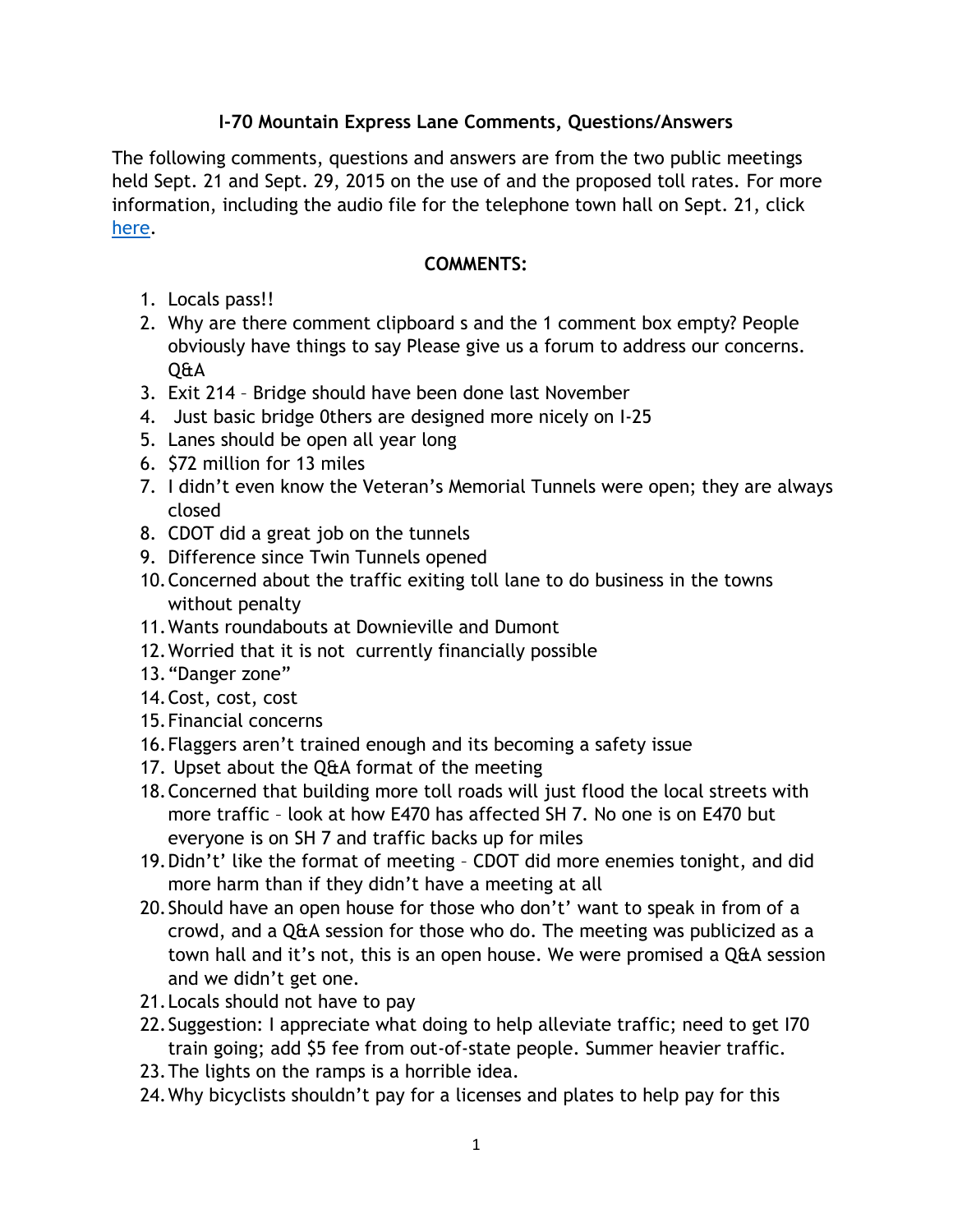25.Why are we not looking at other modes of transportation? Biggest problem is trucks

# **QUESTIONS & ANSWERS**

# **TOLL RANGE PRICING:**

- 1. If driving and get halfway through, do tolls change? What notification will there be of the toll price change? How long will the prices remain the same? Will disabled people have lower fares?
	- Drivers will be charged the toll price posted when they enter the Express Lane. If the price should increase or decrease while they are in the lane, drivers will pay the price posted upon entry, not pay the difference.
	- Drivers will be notified of the toll price by overhead highway signage. It will also be posted at cotrip.org and drivers can sign up to receive updates on tolls to be sent by email or text to them, too.
- 2. How much are the tolls going to be and is this for everyone? Please explain the toll range.
	- The toll price is a range between \$3-30 for ExpressToll pass holders. It is higher for those without a pass and can be as much as \$10 more than the toll for passholders.
- 3. Who approves the toll prices?
	- CDOT's High Performance Transportation Enterprise (HPTE) Board reviews staff recommendations as well as the public outreach conducted for the I-70 Mountain Express Lane for setting toll prices and take action to approve the proposed toll rate range.

# **ACCIDENT/EMERGENCY VEHICLES:**

- 4. What happens to the toll and traffic if there is an accident? What is the plan for the three lanes and no shoulders? What happens with an accident or emergency vehicle? How will traffic be directed if there is an accident? If there is an accident in the toll lane and traffic backs up – will everyone still be charged the same fee?
	- If there is an accident or emergency vehicle that needs to use the Express Lane, drivers will not be charged to use the lane.
	- Drivers will not be charged a toll of there is an accident that affects the Express Lane.
	- If drivers are moved into the Express Lane due to an accident in the general purpose lanes, they will not be charged a toll.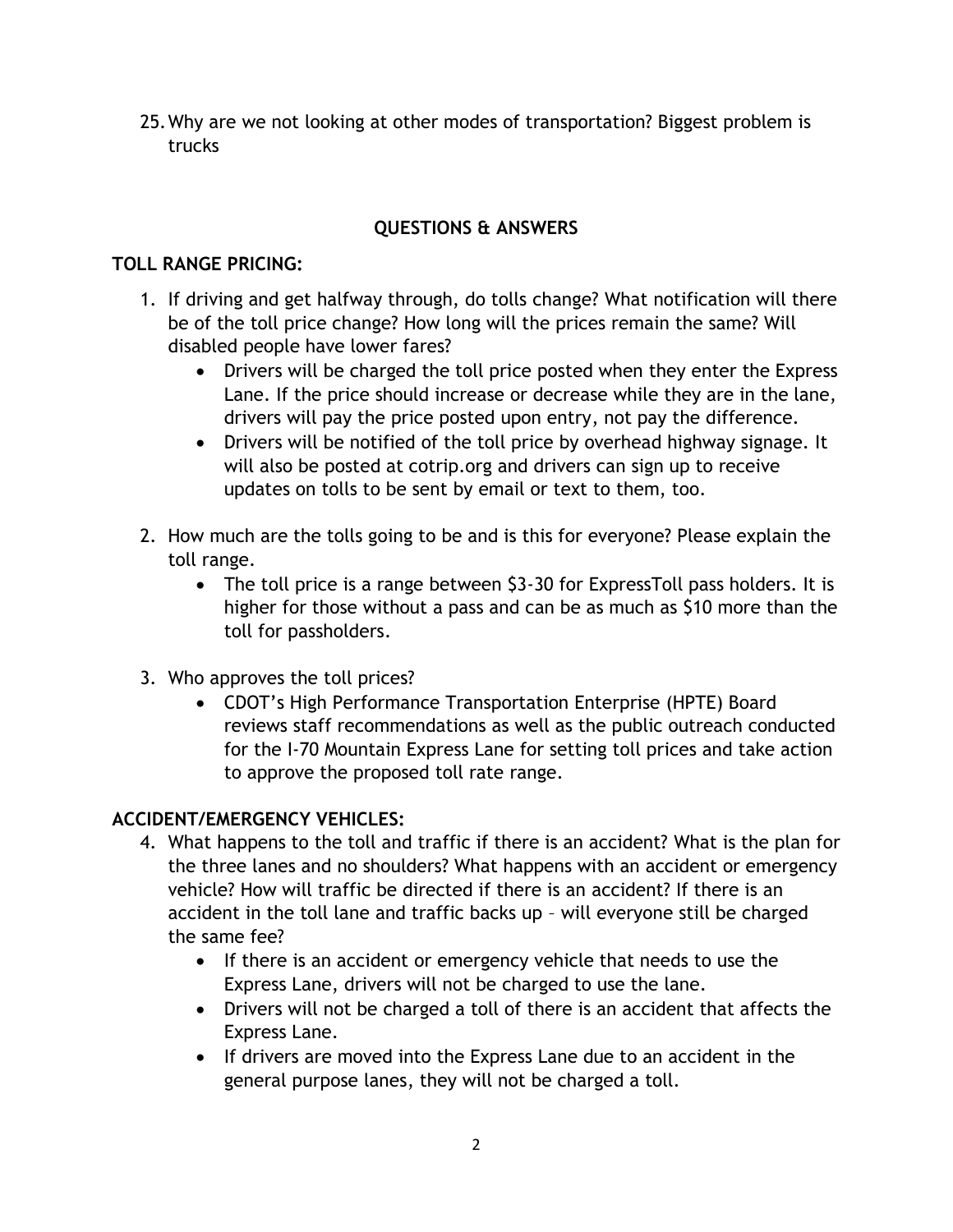- The I-70 Mountain Express Lane uses the inside shoulder and therefore, there is no shoulder during its operation. When this lane is not in operation, it is used for emergency use only.
- 5. In the event of a mechanical failure, where do you go?
	- If a driver in an accident is able to exit the highway that is preferred. If a lane is blocked and without a shoulder, traffic will be diverted to use the other two lanes.

# **PROJECT COST:**

- 6. How much will this program cost, i.e. construction?
	- The project's cost is \$72 million that includes a loan of \$24.6 million.
- 7. Will all toll revenue go to the State of Colorado or are there any private enterprises involved like in Boulder? How long is the term of the loan? Where will the additional revenue go after paid off the road? Could additional toll revenue to go public transit like the green bus in Evergreen?
	- The project's cost is \$72 million that includes a loan of \$24.6 million to be paid back in seven years.
	- CDOT is collecting the toll revenues and will use that to repay the loan. Additional toll revenue will be used for operations and maintenance costs.
- 8. Once the \$25 million loan has been paid, would that lane become free of charge or remain a toll lane?
	- The lane will remain an Express Lane in order to provide a reliable travel time. This is to allow a reliable travel time for drivers and to reduce congestion.
- 9. There is surplus money from the lottery. Can that money be used?
	- Lottery funds can't be used for this project. Colorado statute directs the funding for the lottery funds.

# **WHY EXPRESS LANES?**

- 10.How did you decide to make a toll road in the first place? Can you explain how you set priorities? Why are we doing this? Why is there a toll? This favors the wealthy; is there a more fair for all Colorado residents?
	- CDOT knows that we are not able to build our way out of congestion and is offering drivers choice for mobility such as express lanes for corridors.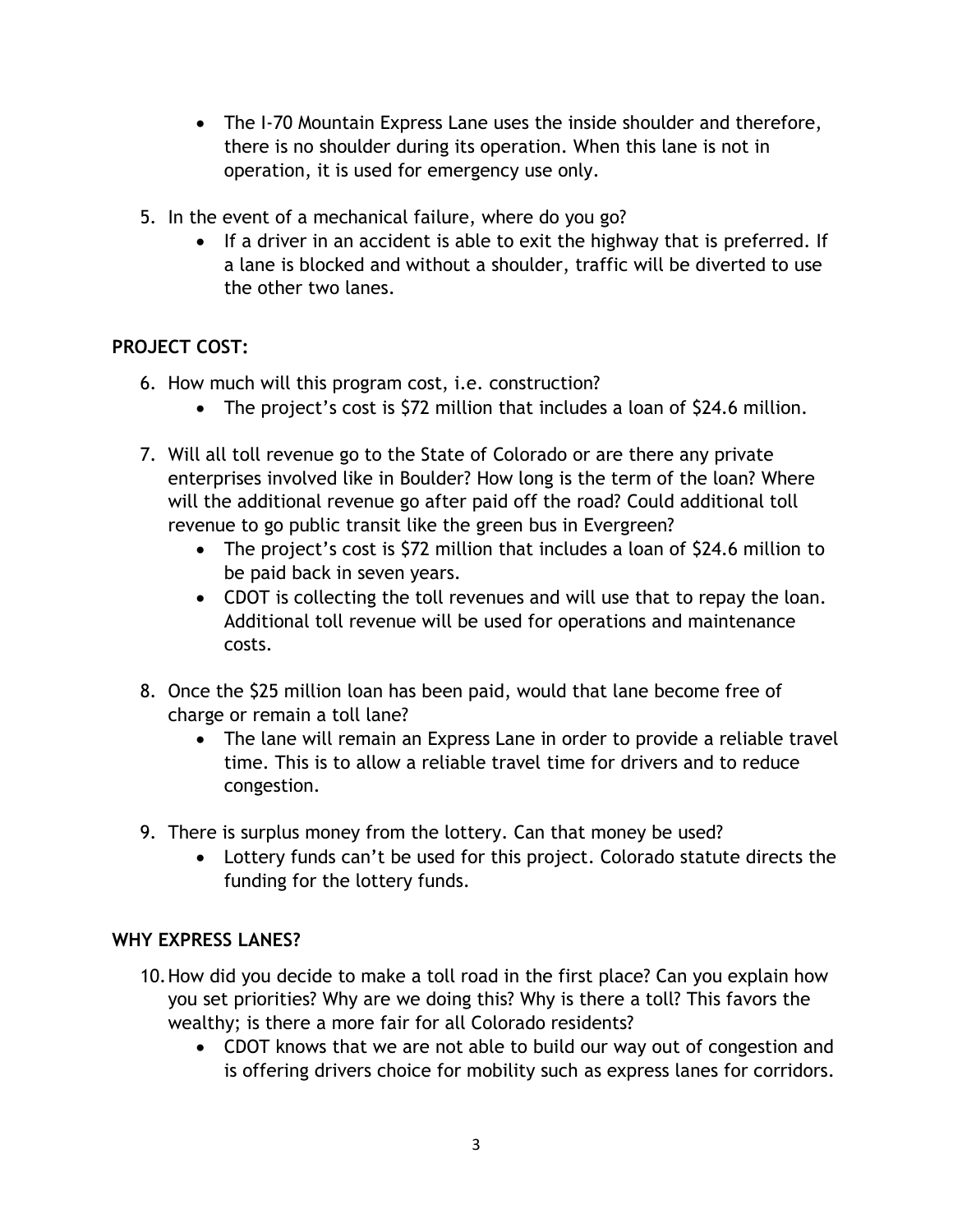- The I-70 Mountain Express Lane can divert 750-900 cars from the general purpose lanes, which should allow them and even the frontage roads to be less congested.
- The I-70 Mountain Express Lane is part of several improvements made to the I-70 corridor to improve congestion.

# **EXPRESSTOLL ACCOUNTS AND PASS/LICENSE PLATE TOLLING:**

11.Explain more about the transponders and passes.

- ExpressToll accounts and passes can be ordered at [www.expresstoll.com](http://www.expresstoll.com/) or (303) 537-3470.
- The ExpressToll sticker tags or switchable HOV transponder, in TOLL mode, will work on this Express Lane, all of Colorado's Express Lanes and the toll roads such as E-470 and the Northwest Parkway.
- 12.How would temporary tags works? What about people that use your car?
	- All drivers choosing to use Colorado's Express Lanes or toll roads such as E-470 or Northwest Parkway will save money every time by having an ExpressToll account and pass.
	- Drivers will either pay the toll using an ExpressToll pass or pay a License Plate Toll (LPT), for those vehicles without an ExpressToll account and pass.
	- Drivers will pay the toll and a charge, which on the I-70 Mountain Express Lane can be up to \$10 more than the toll, if they choose to use License Plate Tolling.
	- ExpressToll accounts and passes can be ordered at [www.expresstoll.com](http://www.expresstoll.com/) or (303) 537-3470.

# **OPERATIONS AND USAGE:**

13.How far will it go? Are they plans to extend it?

- The I-70 Mountain Express Lane runs eastbound for 13 miles from Empire through the Veterans Memorial Tunnels in Idaho Springs.
- CDOT will monitor how this express lane performs in the mountains.
- 14.What is the full capacity estimate of the toll lane and what speed are you targeting in the lane?
	- CDOT estimates between 750-900 cars per hour will be able to use the I-70 Mountain express Lane. This should help to relieve congestion in the two free general purpose lanes. Drivers in the Express Lane should be able to travel at a speed of 45 mph.
- 15.What are the days of operations?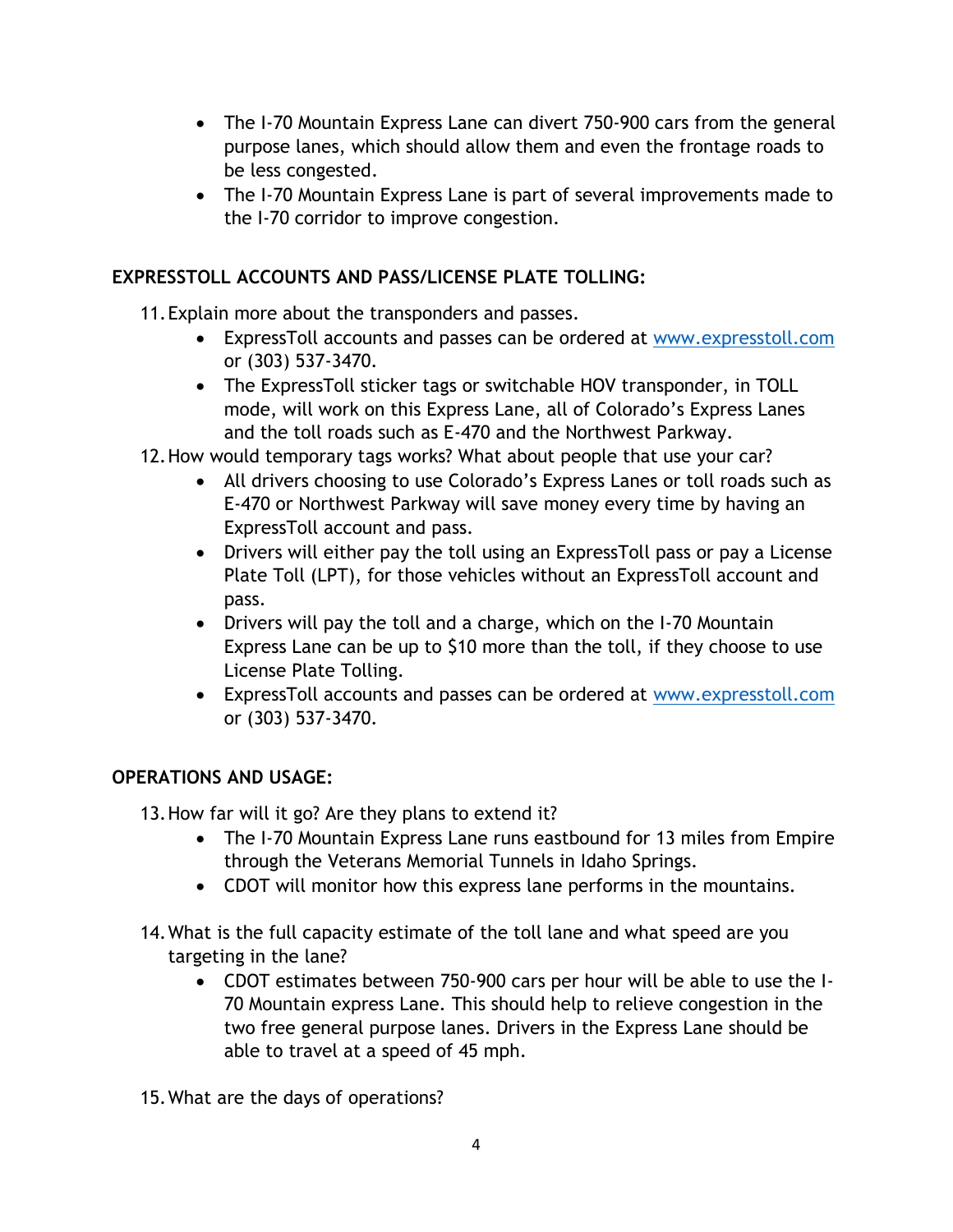- CDOT will operate 72 days a year, and only during periods of peak travel such as the weekends and holidays.
- 16.What vehicles will be allowed in the Express Lane? Semis?
	- The Express Lane will not be available for vehicles longer than 25 feet, trailers or those with more than two axles. HOV/Carpoolers and motorcyclists will pay to use the lane. The average vehicle has an occupancy of 3.2 in this corridor.
- 17.The lane has no drainage. What will happen when it snows?
	- CDOT may choose to not open the I-70 Mountain Express Lane during snow and weather events.
- 18.Concern about toll lane speed and normal lanes? Are these lanes narrow?
	- These lanes are narrow since a shoulder is being used as the express lane. The speed limit is the same for all lanes, whether general purpose or an express lane.
- 19.If going to Idaho Springs, will you be charged the full amount?
	- Drivers using the Express Lane will be charged once toll price listed on the signage when no matter where they enter the lane.
- 20.Want specifics about the project and it will be finished. Worried about safety.
	- The Express Lane will open by the end of the year, in December.
	- The I-70 Mountain Express Lane is one additional toll lane available 72 days per year. Drivers will always have the choice of using the Express Lane or the two free adjacent general purpose lanes. The Express Lane will open typically on Saturdays, Sundays and holiday. This should help to relieve congestion in the two free general purpose lanes .drivers in the Express Lane should be able to travel at a speed of 45 mph.

# **OTHER I-70 MOUNTAIN CORRIDOR:**

- 21. Northern Silverthorne is horrible. Will this be in the plan?
- 22. Can you explain how you set priorities for the mountain corridor?
- 23. Has adding 3 or 4 lanes heading west been entertained?
- 24. What are the long-term solutions?
- 25.Why do stop-gap benefit in the future?
- 26.What is the impact of cost west of the toll road? Why should we have to pay tolls?
	- To learn more about the statewide planning and the I-70 Mountain Corridor planning, visit [https://www.codot.gov/projects/i-70-old-](https://www.codot.gov/projects/i-70-old-mountaincorridor)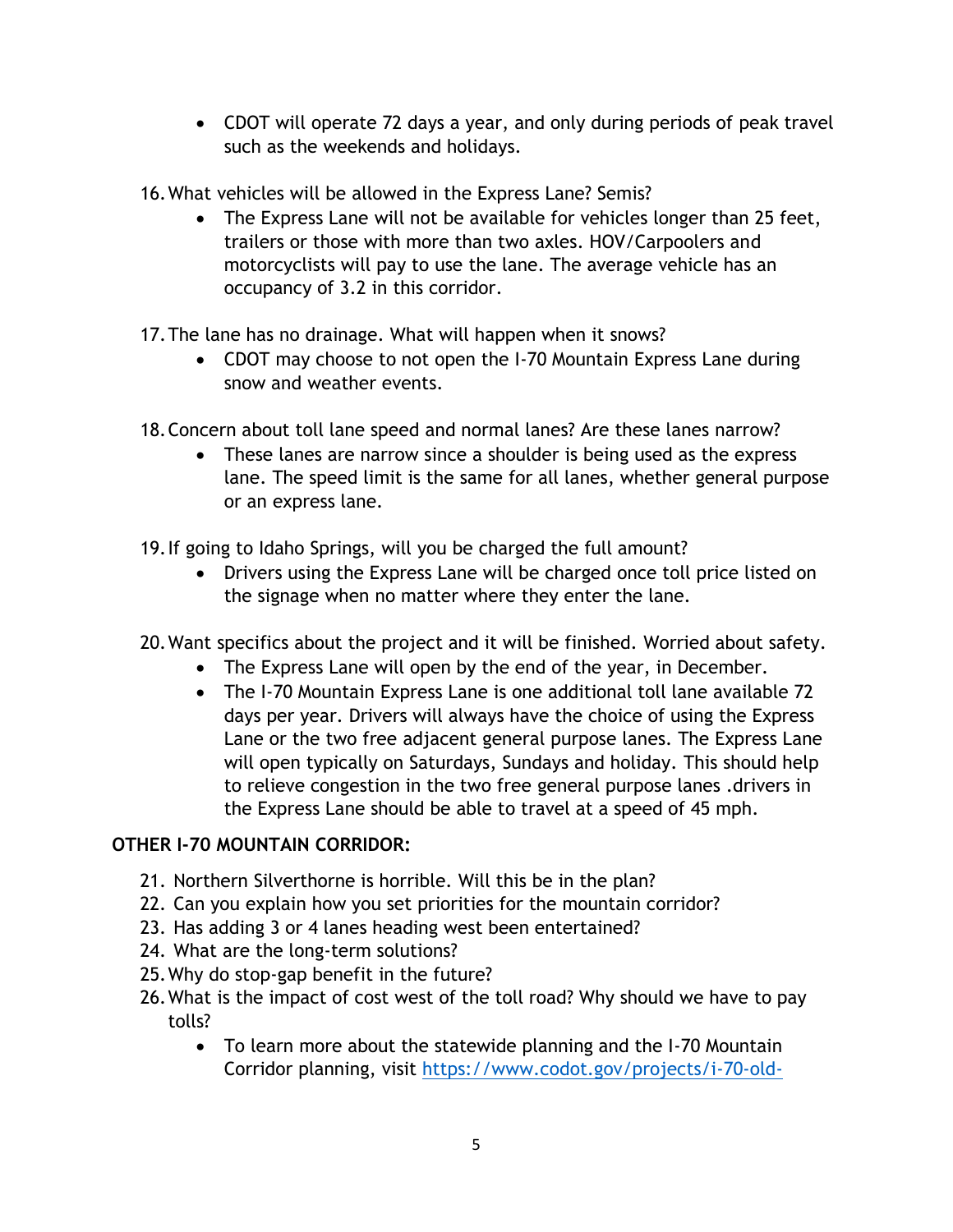[mountaincorridor.](https://www.codot.gov/projects/i-70-old-mountaincorridor)

# **CLEAR CREEK RESIDENTS:**

- 27. Will Clear Creek residents get a discount or waiver?
- 28. Why are we allotting lanes for people coming up and locals who end up paying?
	- All drivers choosing to use the I-70 Mountain Express Lane will need to pay a toll. Drivers can save money every time with an ExpressToll account and pass.
	- The two free general purpose lanes will always be open and available when the express Lanes is open, providing drivers a choice.

# **EXPRESS LANE ACCESS AND EXITS:**

- 29.Do you need to stay on the whole 13 miles or can you get off at Idaho Springs?
- 30.How do you ensure success of keeping people from weaving in and out?
- 31.How are you going to restrict drivers from going in and out of that lane to pass people? How will the lane work because you tried similar on 470 and 25 and they failed because of zigging in and out?
- 32.Can I enter the Express Lane from Fall River?
	- CDOT is currently working to resolve these local access questions. Additional information will be provided as soon as available.

# **PROJECT-RELEATED:**

- 33. Is the sound barrier still in the plan?
	- There was no sound barrier in the plan.
- 34.Is Hidden Valley exit open?
	- Yes, it is open.

# **OTHER QUESTIONS:**

- 35.Are you considering shortening the metering lights from US 40 onto eastbound I-70?
	- CDOT constantly monitors the metering to optimize efficiency in the corridor.
- 36.Has this experiment been done in other states and what kind of lessons have been learned? Where has this pricing model been used and what are the lessons learned?
	- Many states have tolled Express Lanes. However, CDOT's I-70 Mountain Express Lane is the only one that is offered only during peak times (weekends and holidays), for 72 days maximum a year and is based on recreational drivers, not commuters such as all other Express Lanes.